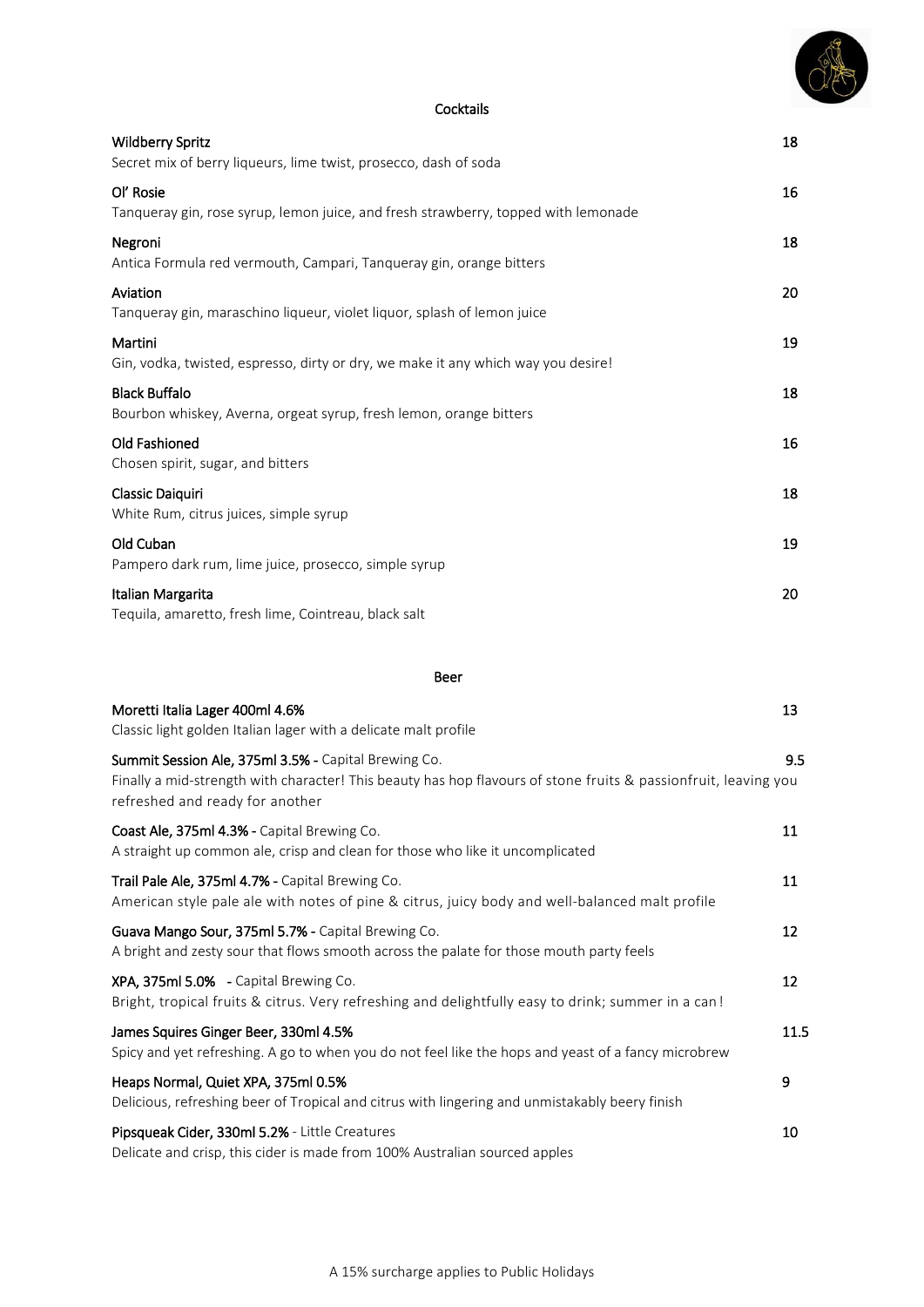

#### SPARKLING & CHAMPAGNE

|                                                      | Glass | <b>Bottle</b> |
|------------------------------------------------------|-------|---------------|
| <b>Prosecco - Il Flore N.V</b> Veneto, Italy D.O.C   | 11    | 53            |
| <b>Prosecco – Lerida Estate</b> Canberra Wine Region |       | 85            |
| Taittinger NV Brut Reserve Champagne, France         | 17    | 125           |

#### White

|                                                      | Glass | <b>Bottle</b> |
|------------------------------------------------------|-------|---------------|
| Fiano – Collector Canberra Wine Region               | 13    | 65            |
| Soave - Monte Tondo Veneto, Italy D.O.C              |       | 55            |
| Chardonnay - Lark Hill Canberra Wine Region          | 13    | 65            |
| Sauvignon Blanc - Totara Marlborough, NZ             | 11.5  | 57            |
| Sauvignon Blanc - Lerida Estate Canberra Wine Region |       | 65            |
| Riesling - Lerida Estate Canberra Wine Region        |       | 65            |
| Pinot Grigio - Santi Valdadige, Italy D.O.C          | 11    | 56            |

## Pink

|                                                            | Glass | <b>Bottle</b> |
|------------------------------------------------------------|-------|---------------|
| <b>Rose – Collector</b> Canberra Wine Region               | 12    | 58            |
| Pinot Gris (Skin Contact) - Eden Road Hilltops Wine Region |       | 62            |

#### Red

|                                                  | Glass | <b>Bottle</b> |
|--------------------------------------------------|-------|---------------|
| Pinot Noir – Bourke St Collaboration Tumbarumba  | 13    | 65            |
| Chianti – Ricasoli Siena Italy D.O.C             | 12    | 60            |
| Sangiovese – Lark Hill Canberra Wine Region      |       | 80            |
| Tempranillo – Lerida Estate Canberra Wine Region | 13    | 65            |
| Montepulciano - Poggio Anima d'Abruzzo D.O.C     | 12    | 55            |
| Shiraz - Shaw Estate Canberra Wine Region        | 11    | 52            |
|                                                  |       |               |

### Soft Drinks

| Aranciata Rossa, Ginger Ale, Ginger Beer, Tonic Water | 5.5 |     |
|-------------------------------------------------------|-----|-----|
| Coca Cola, Coke Zero, Fanta, Lift, Sprite             |     | 5.0 |
| Perrier Sparkling Water 330ml / 750ml                 |     | 5/9 |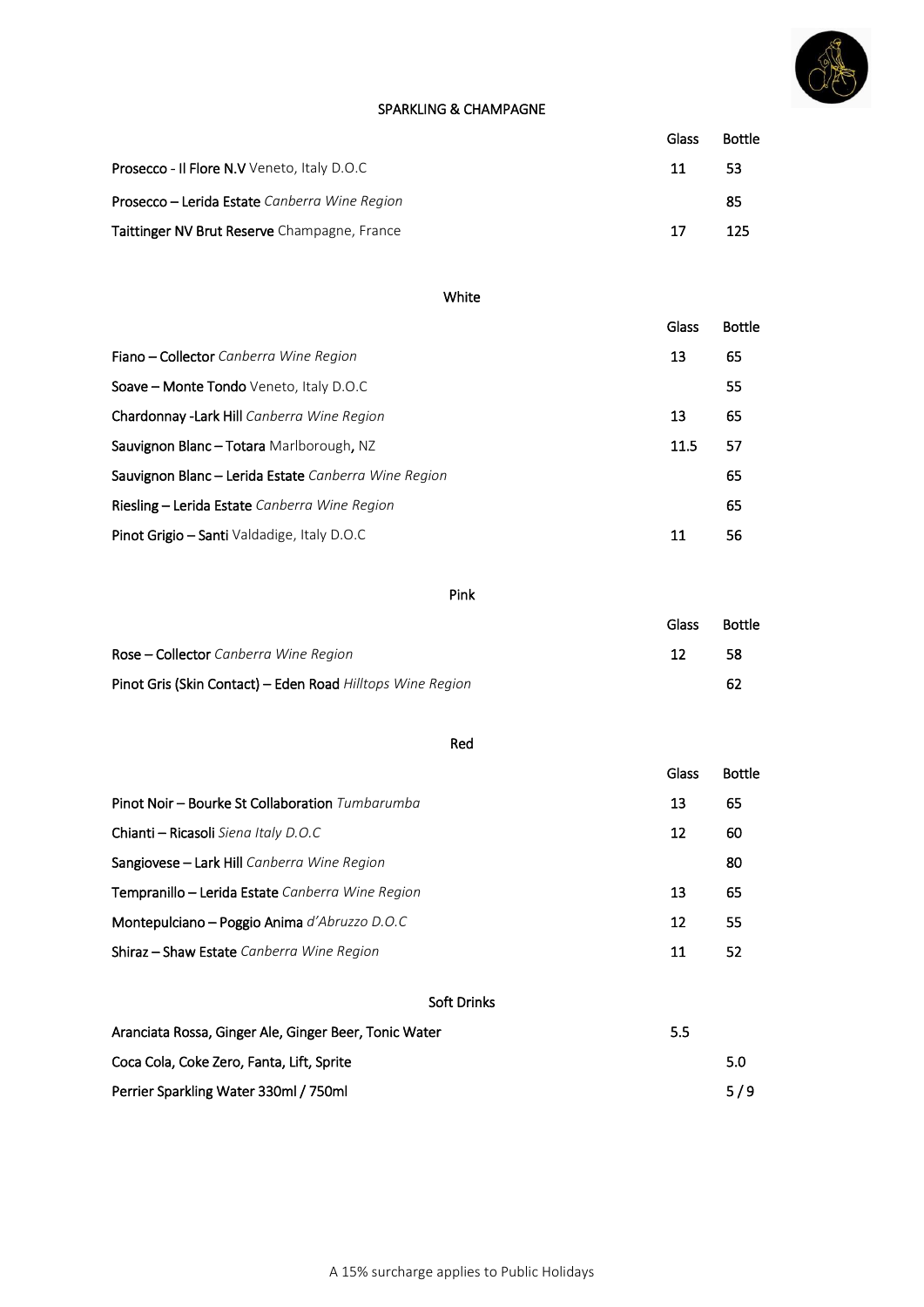

## Entrée's

| Pane Di Pizza<br>Garlic or Rosemary house made focaccia with extra virgin olive oil - Add cheese \$3                                                                            | 10    |
|---------------------------------------------------------------------------------------------------------------------------------------------------------------------------------|-------|
| Fritto Di Misto<br>Lightly fried soft shell crab, squid, scallops and tiger prawns with charred lime                                                                            | 19    |
| Arancini<br>Arborio rice risotto balls stuffed with pumpkin, feta and mixed herbs with Saffron Aioli                                                                            | 15    |
| <b>Warm Olives</b><br>Spicy marinated pitted queen green and kalamata olives served with Grissini                                                                               | 11    |
| <b>Italian Meatballs</b><br>Chef's secret mix of minces and Italian herbs, drowned in rich sugo with crusty sourdough                                                           | 15    |
| <b>Bruschetta</b><br>Slices of toasted sourdough bread, rubbed with fresh garlic, Italian romana tomato salsa, drizzled with<br>aged balsamic reduction                         | 14    |
| Bicicletta Board - 2 / 4 people<br>Chef's selection of three cured meats, house pickled vegetables, bocconcini, gorgonzola, marinated olives,<br>rosemary and sea salt focaccia | 21/36 |
| Insalate + Contorni                                                                                                                                                             |       |
| 11<br>Patate Croccante<br>Crispy kipfler potatoes, olive oil and pesto                                                                                                          |       |
| Insalata Zucca<br>Mesclun, roast pumpkin, cherry tomatoes, crumbled Feta, lemon mustard vinaigrette, toasted pine nuts                                                          | 12    |
| Insalata Rucola<br>Rocket, pear, candied walnuts, parmesan scales, balsamic vinaigrette                                                                                         | 12    |
| Verdure<br>Poached seasonal vegetables                                                                                                                                          | 11    |
| Insalata Caprese                                                                                                                                                                | 15    |

Buffalo mozzarella, heirloom and Rosso Verace tomato, basil, oregano, sea salt flakes, extra virgin olive oil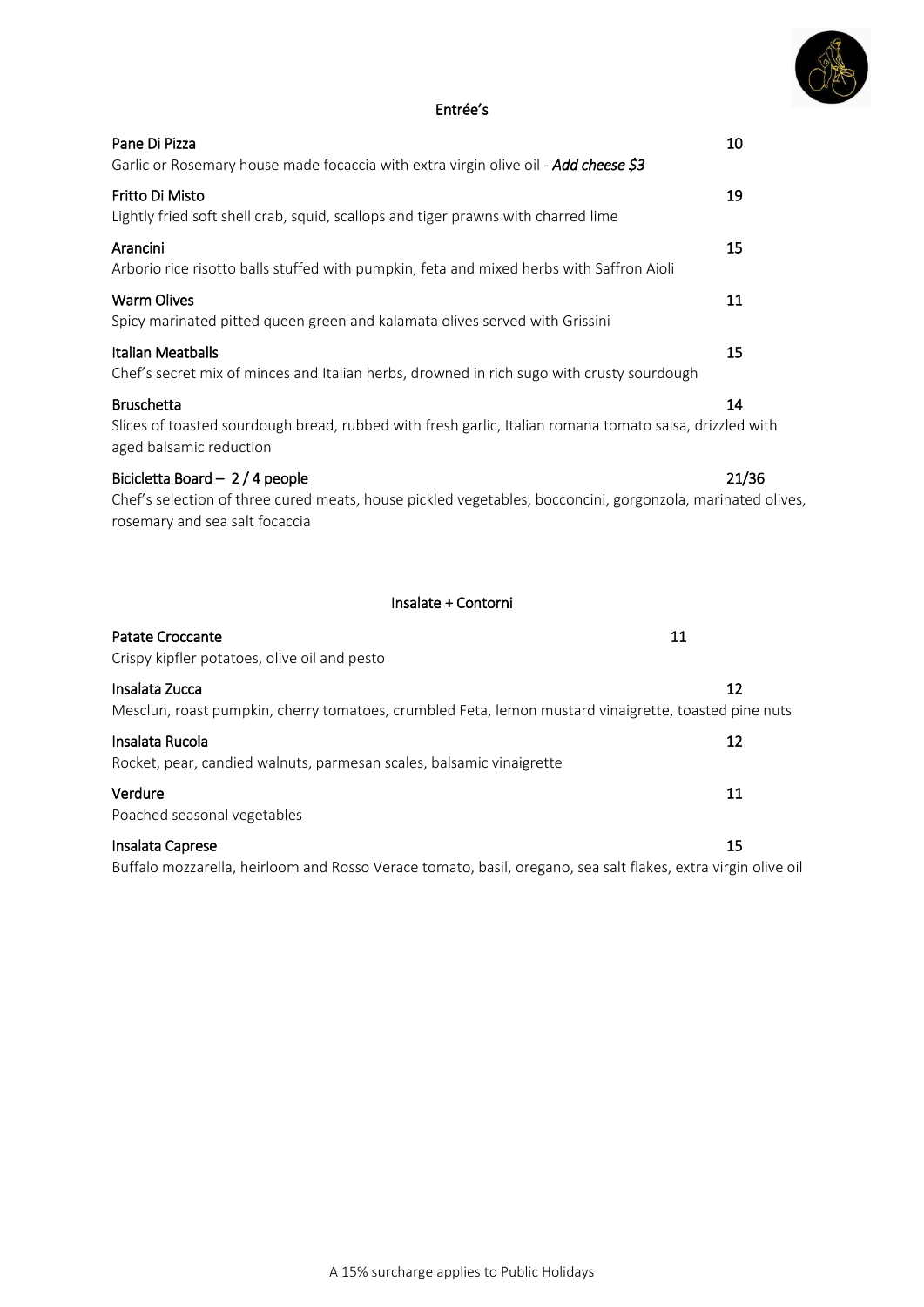| Pasta                                                                                                                                                                               |    |
|-------------------------------------------------------------------------------------------------------------------------------------------------------------------------------------|----|
| Penne Giardino<br>Penne pasta with garlic, broccoli florets, artichoke, cherry tomatoes, mushroom, pesto, parmesan scales,<br>toasted almond flakes                                 | 24 |
| Squid ink Fettuccini Pescatore (Mild/Medium/Hot)<br>House made squid Ink fettuccini with sugo, garlic, chilli, cherry tomatoes, lolligo squid, prawns, mussels,<br>clams, gremolata | 33 |
| Ravioli d' Zucca<br>House made ravioli with butternut pumpkin and goat's cheese in burnt butter and sage, parmesan scales                                                           | 30 |
| Gnocchi Bolognese<br>House made pumpkin and potato gnocchi with Nona's traditional 3 meat sauce                                                                                     | 26 |
| Fungi Polo Linguine                                                                                                                                                                 | 27 |

| House made pumpkin and potato gnocchi with Nona's traditional 3 meat sauce                                                                                            |           |
|-----------------------------------------------------------------------------------------------------------------------------------------------------------------------|-----------|
| Fungi Polo Linguine<br>House made linguine, white wine poached chicken breast, porcini and wild mushrooms, semi-dried<br>tomatoes, cream sauce, herb pesto and Jamon. | 27        |
| Pappardelle Ragu<br>Pulled lamb shoulder braised with garlic balsamic and red wine with pecorino scales                                                               | 28        |
| Risotto<br>Chef's Daily Special                                                                                                                                       | <b>MP</b> |
| Pizza                                                                                                                                                                 |           |
| Margherita<br>Sugo, buffalo mozzarella, basil, oregano, shaved parmesan                                                                                               | 20        |
| Vegetariana<br>Sugo, mozzarella, spinach, roasted pumpkin, olives, crumbled feta, semi-dried tomatoes drizzled<br>with extra virgin olive oil and toasted pine nuts.  | 25        |
| Fungi<br>Mozzarella, mushroom, gorgonzola, truffle oil                                                                                                                | 24        |
| Prosciutto<br>Sugo, mozzarella, prosciutto, rocket, shaved parmesan                                                                                                   | 25        |
| Gamberi<br>27                                                                                                                                                         |           |

Sugo, mozzarella, marinated prawns, cherry tomatoes, Italian herbs, chilli, lemon wedges. Capricciosa 25

Sugo, mozzarella, double smoked ham, mushroom, artichoke, olives, Parmesan, basil Bicicletta 26 Sugo, mozzarella, double smoked ham, Italian sausage, pepperoni, salami, mushroom, olives, anchovies Diavola 24

Sugo, mozzarella, mushroom, salami, chilli, shaved parmesan